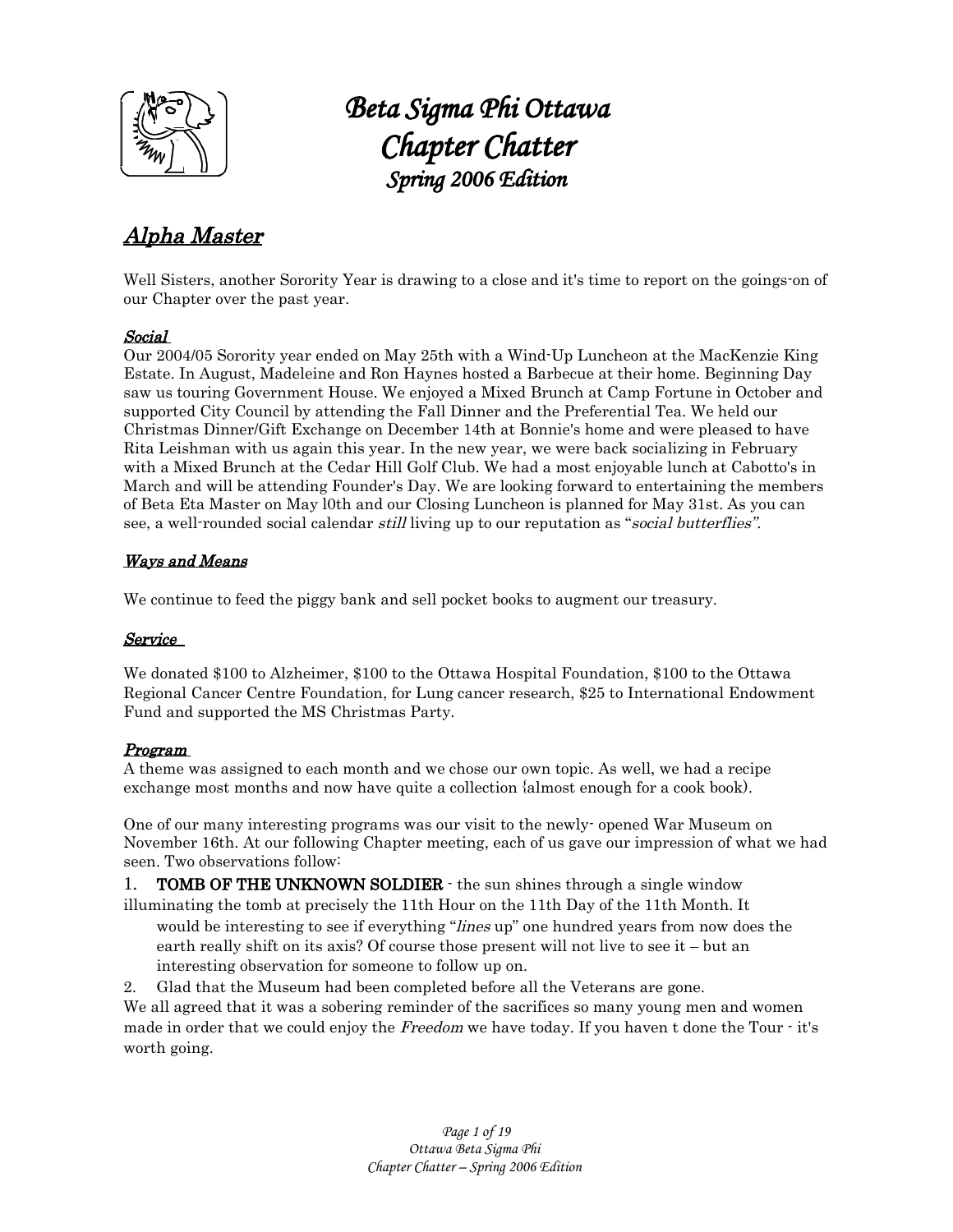### ETCETERA ....

A Ritual of Welcome was held November 23rd for our newest member~ Elizabeth Whittingham~ a Transferee from Alpha Master~ Moncton. This brings our total membership up to 11.

1. Thanks to Madeleine Haynes for producing our Program book and for organizing our wonderful Socials all year.

2. Elections were held in March and produced the following slate of Officers for 2006/07:

President - Madeleine Haynes Vice-President - Audrey Couzens Treasurer - Dency Sharkey Recording Secretary - Jackie Brewe Corresponding Secretary - Dianne Wheeler City Council - Grace Sutherland/Audrey Couzens

Notice some things change - some things stay the same!

### HAVE A GREAT SUMMER! Respectfully Submitted By: Dianne Wheeler



Alpha Upsilon Master is a very passionate group. Our program theme this year has been "What's Your Passion?". Although we have been together for almost 40 years, we have now revealed amazing things about each other not often discussed.

Penny Barkley has a passion for blue jeans, with a twist. For years she embroidered pictures on her girls' knee patches (and also for their friends). She carefully saved those many, many

patches and has crafted a king-size bed quilt using all those precious patches. It's worthy of an art show!

Diane Goodright has had a life-long passion for outdoor sports. Hiking, biking, canoeing, swimming, sailing, golf = the list is long and they have taken her far and wide to pursue them. She's also trim and slim!

On the subject of sports, Ruth Hanlon is a runner. Each year she runs the Bluenose 10K in Halifax, the Ottawa Marathon Run, and the Tufts University Women's Health Run near Boston. She regularly places at the top of her group. How's that for over 70?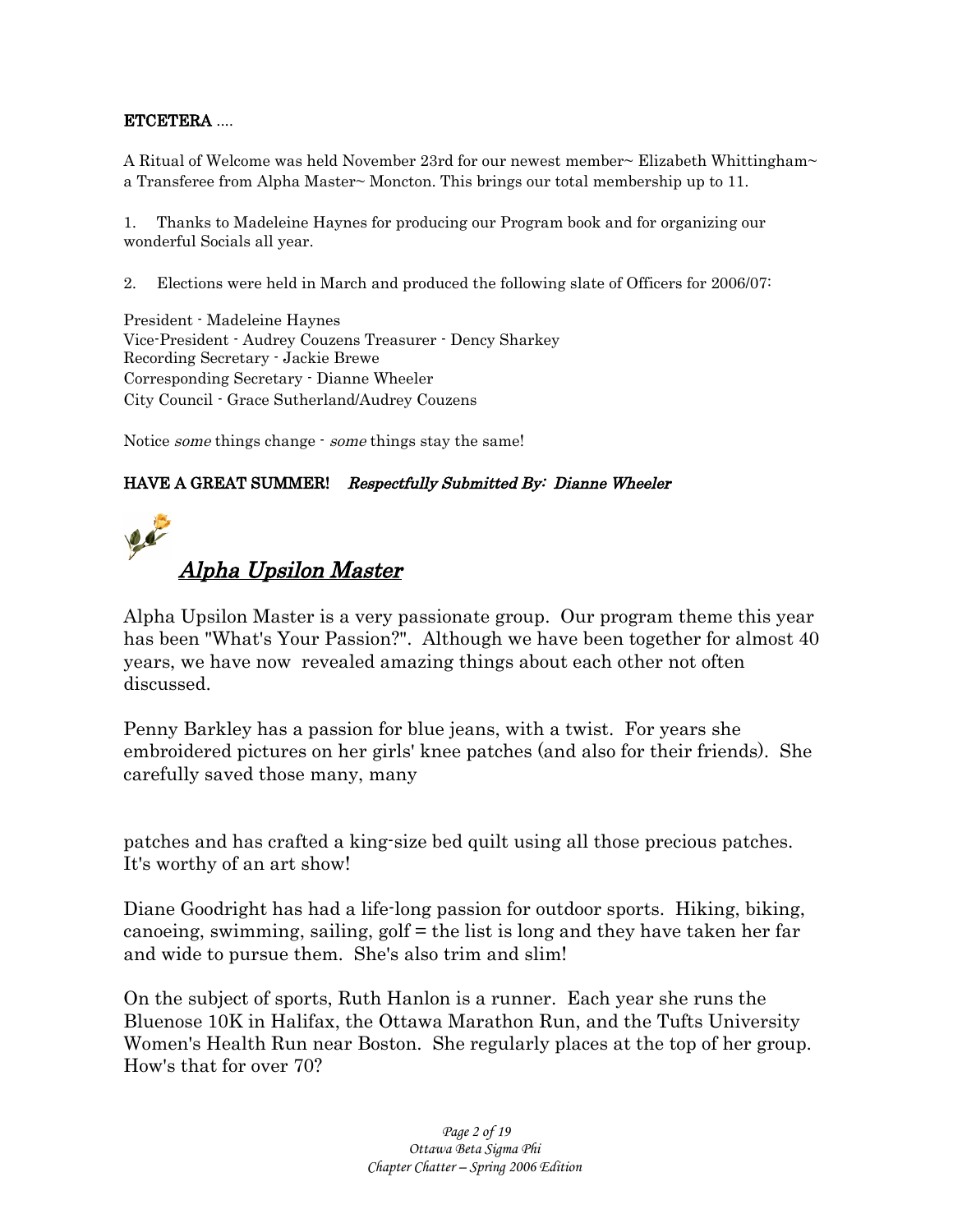Shirley Westeinde is passionate about all charities. How she jams it into her busy life we don't know, but she has been concentrating on furthering the success of the children's programs 'Roots of Empathy' and 'Headstart'.

Service-wise, we have been continuing our support for 'The Mission', yearly buying mountains of white socks for sore feet, and filling shoeboxes of school supplies for 'Operation Christmas Child'!

Our social activities have slowed down a bit this year, but our impromptu breakfasts have been a big hit. Now we're looking forward to entertaining Laureate Gamma Sigma, and then our annual get-away cottage weekend.

Happy Summer to All. Respectfully submitted by: Louise Ide



# Beta Master

Our first meeting was held October  $17<sup>th</sup>$ , a luncheon, to organize our chapter events for the coming year. We were delighted to have Barb Rolston and Jean Walker join us on this special occasion. Organizing an Affiliate Chapter is quite a challenge.

The five members who attended the Fall Dinner and The Preferential Tea thoroughly enjoyed themselves. The November meeting introduced us to a very interesting book review "Lunch with Jan Wong", excerpts from her Globe and Mail column.

Our final secret pal exchange was at our Christmas Dinner. In January, we had lunch at the Golden Palace. On Valentine's Day we had delicious sandwiches while watching "Not Without my Daughter". Six members enjoyed the Orpheus production of "West Side Story". The second meeting we reviewed "Lunch with Jan Wong" as we thoroughly enjoyed the first episode. Installations of Officers were also held in March.

April is a tour of a Llama farm as well as attending the Founder's Day dinner. In May, we are looking forward to hearing excerpts from Peter Newman's "Here be Dragons", a tale of people's passion in power. Our closing activity may be a picnic or a day trip.

Several people were absent during the year- Kathleen and Mick Roth spent three weeks in Penticton BC at their son's apple orchard farm and Bed and Breakfast; they expect to return again in May. June and Jim Johnson were stranded in Cuba at the time of the Hurricane. Joan Smiley and two friends enjoyed two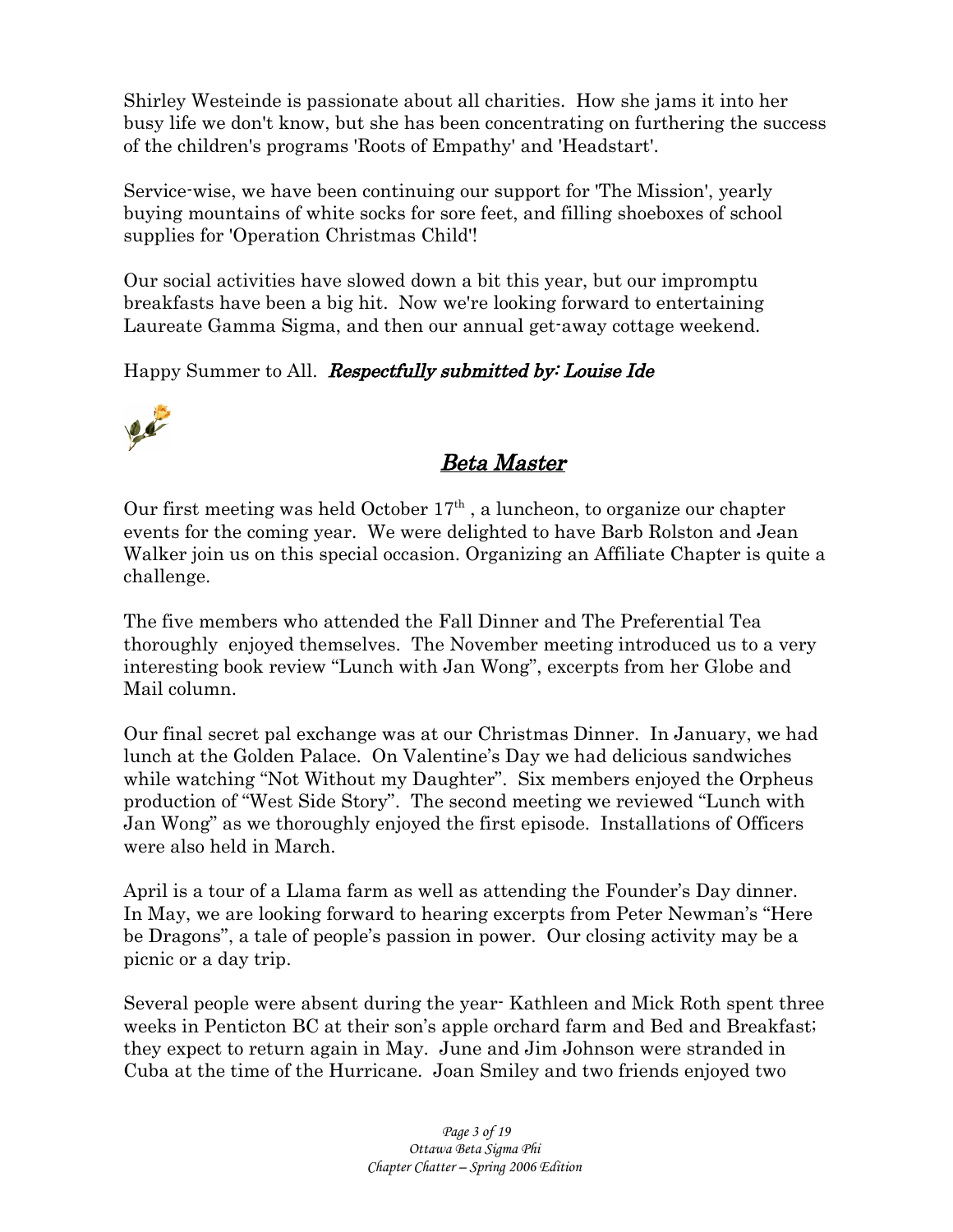weeks at Puerto Vallarta. Lynn Paul and Ruth Stockley visited friends on Santa Marie Island, Florida.



## Beta Eta Master

Our Beginning Day was held at the home of Margaret Burman. We had a Mixed Potluck meal and the sisters enjoyed the day along with the men. A good time was had by all.

It has been a quiet year for us. We gave to our special charity Alzheimer's and we will be giving to other charities later in the year. We raised funds for Ways and Means through Regal Sales and a Silent Auction and thus covered our budget for the year.

The Sisters look after Birthday Parties at the Perley Hospital and Sheila Anderson plays piano for the residents. This brings a lot of joy to the elderly. Some chapter members do their own service work. Joan Carroll-Watts takes women at Stillwater Creek Residence out once a week. For example, a day trip to Almonte followed by a cup of tea and dessert at Almonte Tea Room might be the planned program. She does many other outings with them as well. She hopes to take them to the North Lanark Highland Games this summer. We the members feel it is all worth while when you see the smiles on their faces. It takes so little to make others happy. Our members certainly give loving service to so many..

Our Socials : We enjoyed the City Council Preferential Tea in November, City Council Christmas Meeting and Party and we are looking forward with anticipation to the 75<sup>th</sup> Founder's Day Dinner. We are to be entertained in May by another chapter. We had our Christmas Party at Algonquin College where we had (what else) a delicious lunch, where

Santa and her helper gave out the Secret Sister Christmas Gifts. We will be having our Chapter Birthday Party in May and at this time we divulge who our Secret Sisters are with a Gift and a card.

Mixed Social: Chinese dinner with our hubbies and a Game Night with a wonderful Pot Luck dinner and as usual the sisters made fabulous dishes and decadent desserts. The men were first at the table and I wonder why? Could it be the food…yummy! Of course it was the food...

Programs were great with outings to: The Byward Market and the Center Point Theatre. A movie was shown at one of our Sister's home and we had wonderful individual programs given by each of our members. Sally King and Sheila Anderson worked jointly as Chairpersons to bring us special Programs. Sally and Sheila made our year so exciting and full of fun with the extra programs and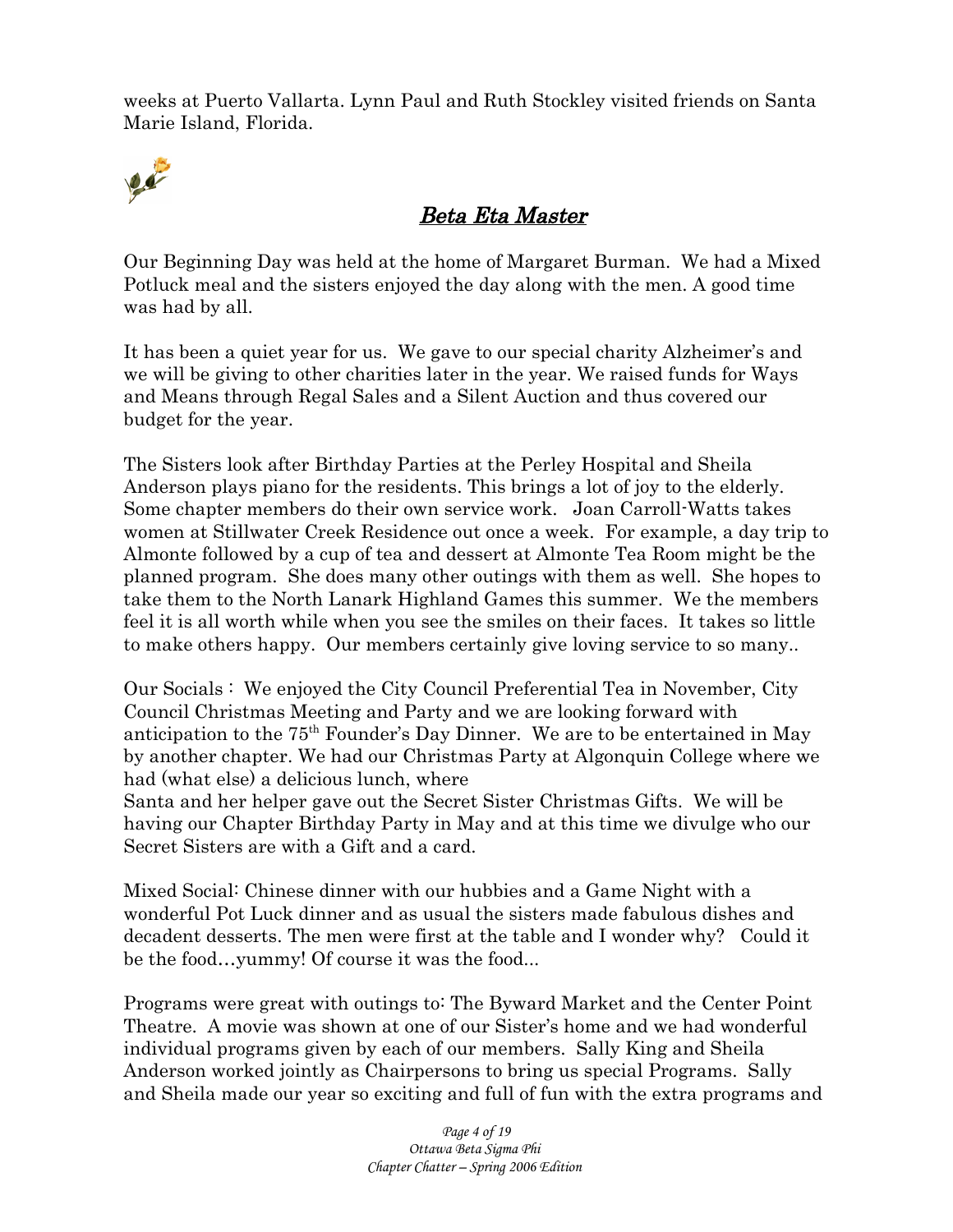tidbits. Sally has a wonderful sense of humour and she kept us laughing. She went back in time, reading about our chapter members in Ottawa Beta Sigma Phi years ago and what they did back then and we had lots of fun reminiscing.

We have had as I mentioned earlier a quiet year but a joyous one. We are looking forward to a mixed Picnic in June. We hope that you all have a wonderful summer and put your feet up and enjoy nature and the world around you. "Mizpah" Respectfully Submitted By: Joan Carroll-Watts



This year, we followed International's theme of The Good, The True, and The Beautiful for our programs, our socials, and our service projects. As always, we support City Council events and some of the projects of our Sister Chapters. Numerous members are active in their communities, their churches, and individual commitments.

Many of our sisters have had the opportunity to travel this year to some beautiful locations. Each sister brings back a small memento which we raffle at our meetings and some of our programs consist of sharing the holiday with the rest of the chapter.

June Craig went to beautiful New Zealand and Figi; Denise Lalonde went to fascinating Cambodia and Vietnam; Lise Malouin, Margaret VanDusen, and Liz Wilson spent time in sunny Florida; Bette Murray went to the warmth of South Carolina; Wendy Russell went to the sandy beaches of the Dominican Republic and is planning a trip to enthralling Scandinavia and Russia; Marie Tilk went to the sun-drenched Costa del Sol of Spain; Marjorie Wickens visited her daughter in Nairobi, Kenya and while there went on three different safaris; and Vera Wilson went on safari to South Africa and then to visit her sister in the United States.

For Service, our chapter has supported Cornerstone this year with special food drives, clothing drives and financial aid. At Christmas, we brought baking ingredients so that the women could make their own treats, and also filled 60 Christmas bags with personal toiletries. We gave financial aid to CNIB for talking books, to the MS Christmas Party, and to the Women's Health Centre.

We keep our budget healthy by having a raffle each meeting, selling books for a nominal fee, purchasing Entertainment Books, and purchasing bulbs. We miss Regal as this was a constant source of revenue.

> *Page 5 of 19 Ottawa Beta Sigma Phi Chapter Chatter – Spring 2006 Edition*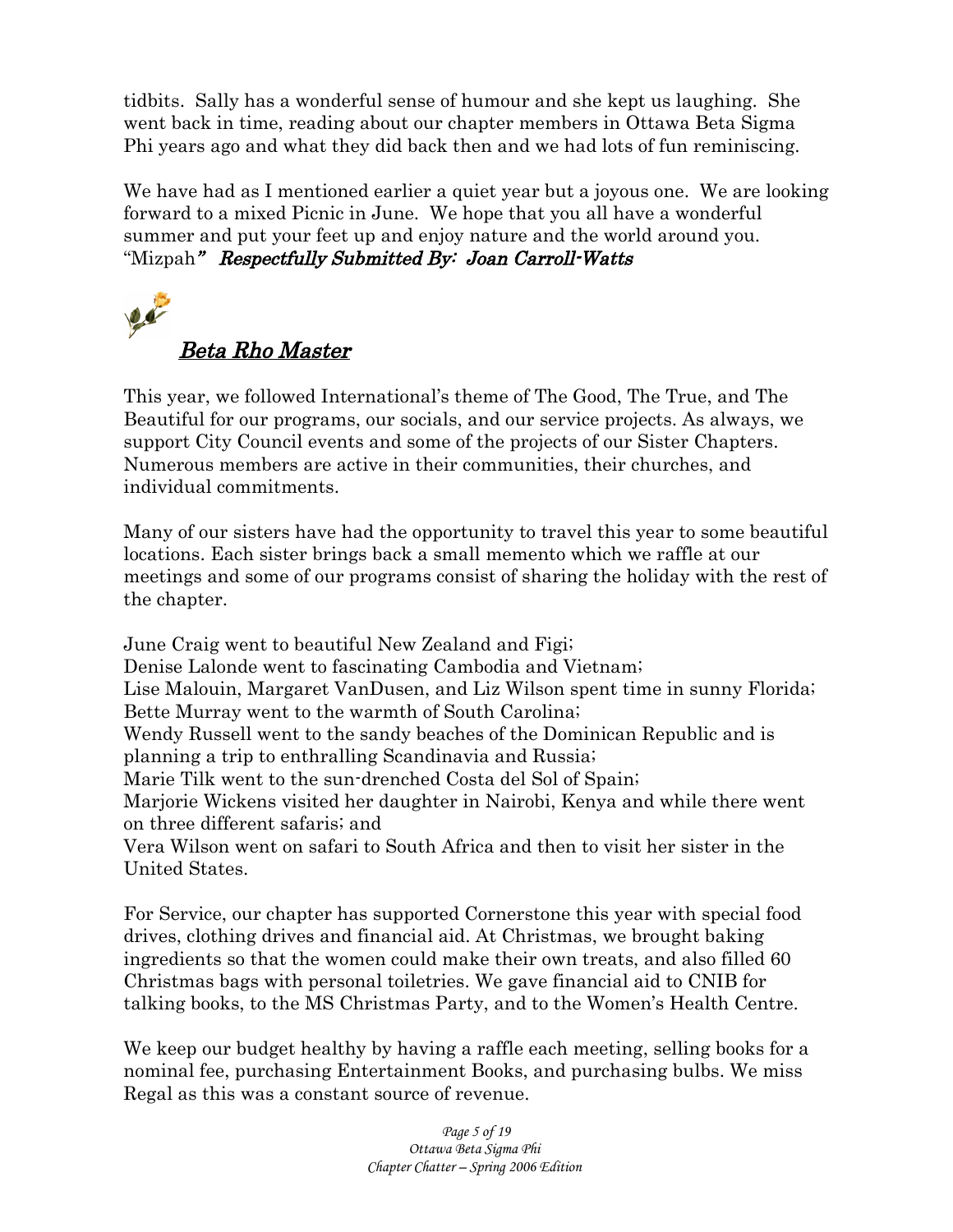We enjoy our socials, both mixed or with our sisters. We started the year with a luncheon, A Beautiful Beginning in August and a mixed social, The Good Old Days in September. A Good Old Fashioned Christmas mixed social and Good Food, True Friends and Beautiful Thoughts Christmas dinner was thoroughly enjoyed. The year will end with a True Blue Hobo Night. As well, we hosted the City Council Christmas meeting and fully attend City Council functions.

A thumbnail sketch of this year's programs: the history and beauty of Aachen; outgoing Governor General, Adrianne Clarkson; good things that happened during a 29 year career with the Fire Department, the beautiful facilities of the Canadian Guide Dog Association and all the good that they do for our community; a selection of beautiful music played by Liz Wilson on her Grand piano; the good that humour and laughter brings into our lives; a beautiful view of Rideau Hall; the history and romance of Valentine's day; the traditions and good luck of St. Patrick, the story of Mollie Walsh, a bit of Klondike history; and guest speaker, Sue Garvey, Director of Cornerstone.

Beta Rho Master is a good chapter with beautiful and interesting sisters, who truly support one another. **Respectfully submitted by: Marie Tilk.** 



This past year has been one of many changes in our chapter. We said a fond farewell to our Laureate Beta Charter and welcomed our newly formed designation of "Gamma Epsilon Master Chapter MA1401" as of November 17, 2005. Our sadness is only that our sister of so many years, Pam Chapatis is no longer with us to share this happy occasion.

We more or less "began again" under our new charter and the first program under that designation was our Girls Christmas Dinner, which was catered for us and served at the home of Diane Maxwell. We also used this occasion to collect donations of mitts, socks, toques, etc. for Centers 454 and 507.

As is our usual custom, we invited our spouses to join us for our Merry Christmas Mixed Cocktail Party which was hosted by Moira and Tony Williams. We are always surprised at the wonderful hors d'oeuvres that everyone comes up with to tempt our taste buds.

In January, we decided to visit the Celtic Tea Room in the Bells Corners area for a tour of the gift shop and a final stop in the Tea Room for our meeting, held over tea and scones. To our great delight, we shared the space with women from the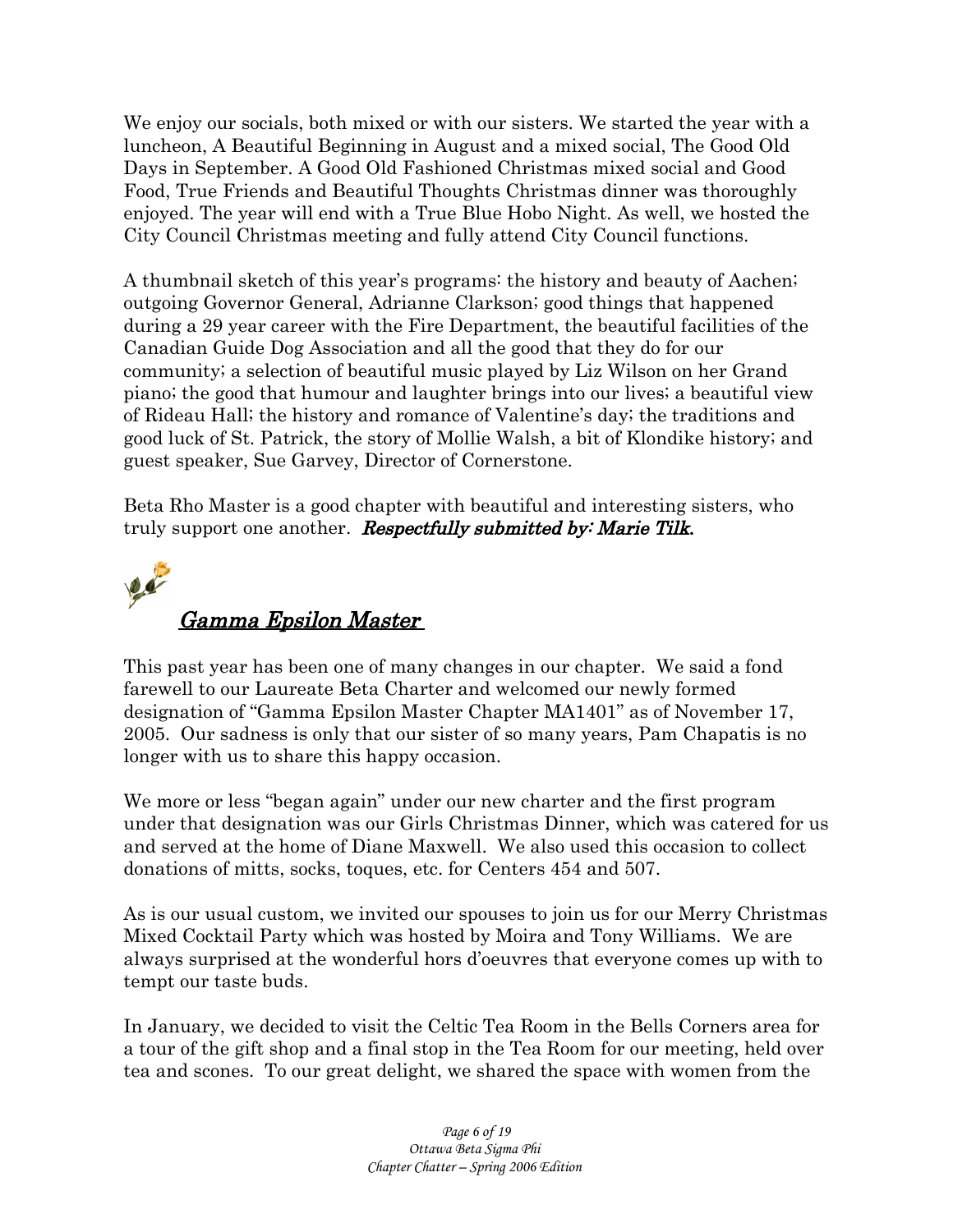Red Hat Society who graciously allowed us to watch their entertainment in the form of a Scottish dancer and singer.

To celebrate Valentines Day and remember our Secret Sisters, we were treated to a Valentine Luncheon that was offered by the Winter team.

Our election of officers took place at the Amberwood Golf and Country Club over lunch, which proved to be a very pleasant way of conducting this business.

Two of our members, Gail Cook and Kay Foster-Sipley received their Preceptor Ritual in March and will, of course, be staying on with us.

We plan to take in a Fashion Show in early April over the lunch hour (seems to be a pattern with us this year) as well as hold our meeting. In April, we are also looking forward to our Founder's Day Dinner.

When Spring finally rolls around; we are eagerly awaiting a visit to Rielly's Perennial Farm, followed by guess what – yes, lunch and a meeting at the Swan Pub in Carp.

Our Grand Finale of the year will be a Pot Luck Supper at the home of Margaret Smith at which time we will reveal our Secret Sisters and welcome in our new Executive.

Many of our members have been going off hither and yon to wonderful holiday places this year – Arizona, Florida, Portugal, England, etc. so we are especially happy when all of us are together as good friends are missed. Respectfully submitted by: Kathleen O'Shea



Out beginning day was held September 12 at the home of our President, Trish Nielson. Trish and husband, Allen, invited the chapter with accompanying spouses to a barbecue they provided with members adding favourite side dishes and desserts.

October 31 saw us invited to the home of our member Betty Faulkner for a buffet Halloween luncheon. Dec. 12 was our Christmas party at Redwoods Retirement Home, home to our member Edie Hutchinson. At the Christmas party, Trish was given the Laureate Ritual and the Golden Circle was presented to Ethel Lefevre. Betty Faulkner will celebrate her 50th anniversary in March, 2006.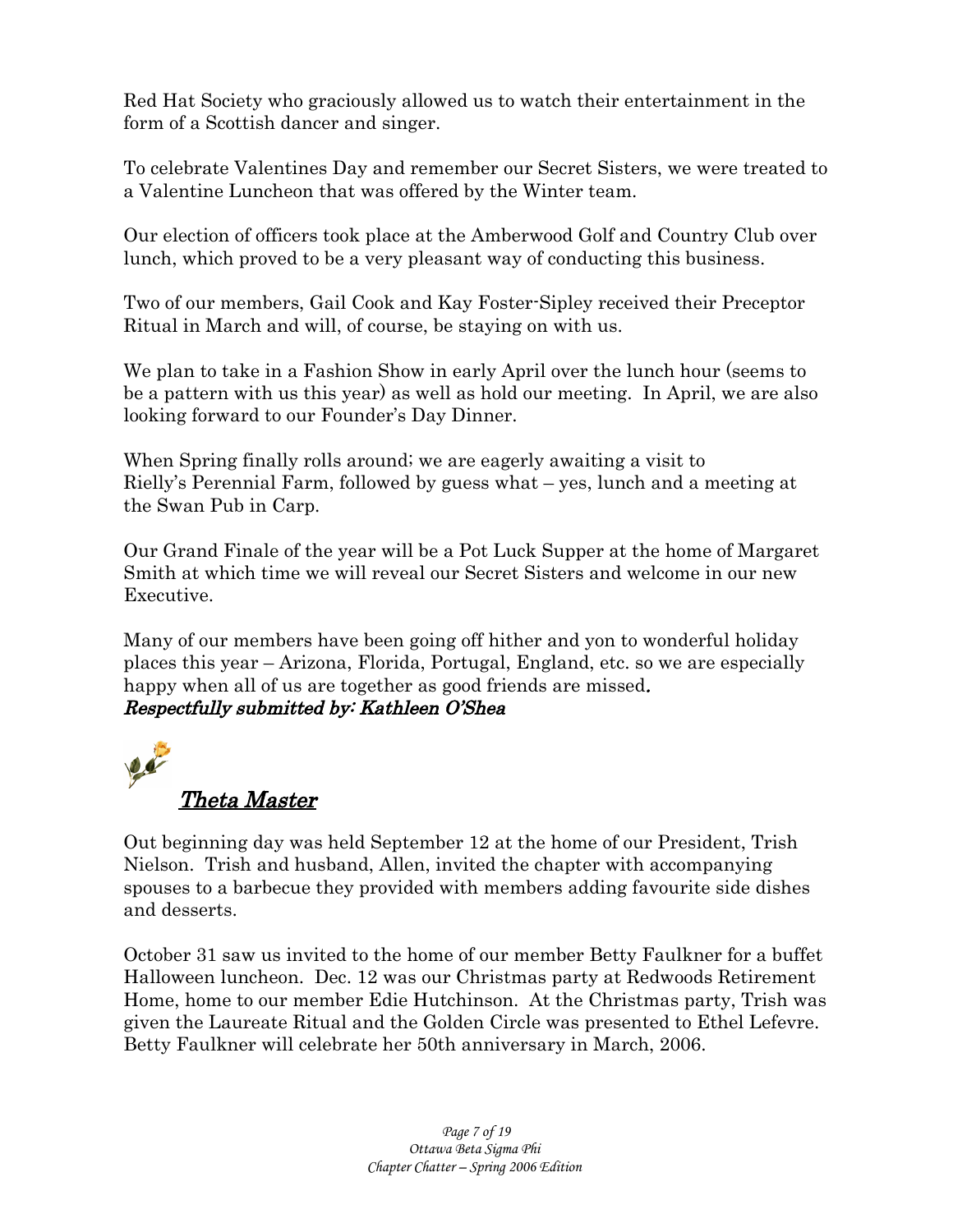Financially, the chapter donated to the hospice at May Court, The Ottawa Food Bank, The Mission and the MS Christmas party. With Regal revenue dried up, we are doing a little raffle at each meeting.

The year of the Veteran (2005), provided two programs: one on Georgina Pope-a wartime nurse and Bea Lillie, who was one of many to entertain the troops in the last year. Two Programs covered the 150th anniversary of Ottawa. We were tested on how well we know our country. We enjoyed tales of Klondike gold miner Joe Boyle and most recently Lois Jensen of May Court told us of all the good work and care provided by this unique center.

For the most part, many of our members are very well traveled enjoying cross Canada trips and cruises to far away places. Many support the arts and though we do not have a service project as a chapter, many of our members volunteer countless hours to worthy causes. Respectfully submitted by: Ruth Van Tassel

# $\sqrt{4}$ Laureate Alpha Iota

With a smaller chapter (only 12 members), we have had to be more creative in our activities. This has had its advantages as well as its drawbacks. One benefit is the closeness that provides support for all members caught in the "sandwich generation". However, the reduced size has put a pressure on the active members to fill both executive and committee positions simultaneously.

High Tea at the Chateau Laurier was our Beginning Day opening and gave us grand ideas for our entertaining of Beta Rho Master this May – a Floral High Tea theme. Our Plant and Good Stuff Sale with donations of perennials and useful items from members is a good source of funds for the chapter. We all profit as well from the horticultural learning experience. The Chapter has also earned significant funds by member donations to a local consignment shop and we plan to continue this in the coming year.

Our main Service project continues to be providing Christmas bags to Cornerstone. We fill the bags with a handmade fleece scarf, headband and mitts sewn by chapter members, as well as personal care items, underwear and socks, and sweet treats! We did 45 bags last year and we are providing 50 bags for Christmas 2006.

As in previous years, we have lost members (to Almonte and Halifax). We think of them often and still keep in touch. Respectfully submitted by: Nancy Reid.



*Page 8 of 19 Ottawa Beta Sigma Phi Chapter Chatter – Spring 2006 Edition*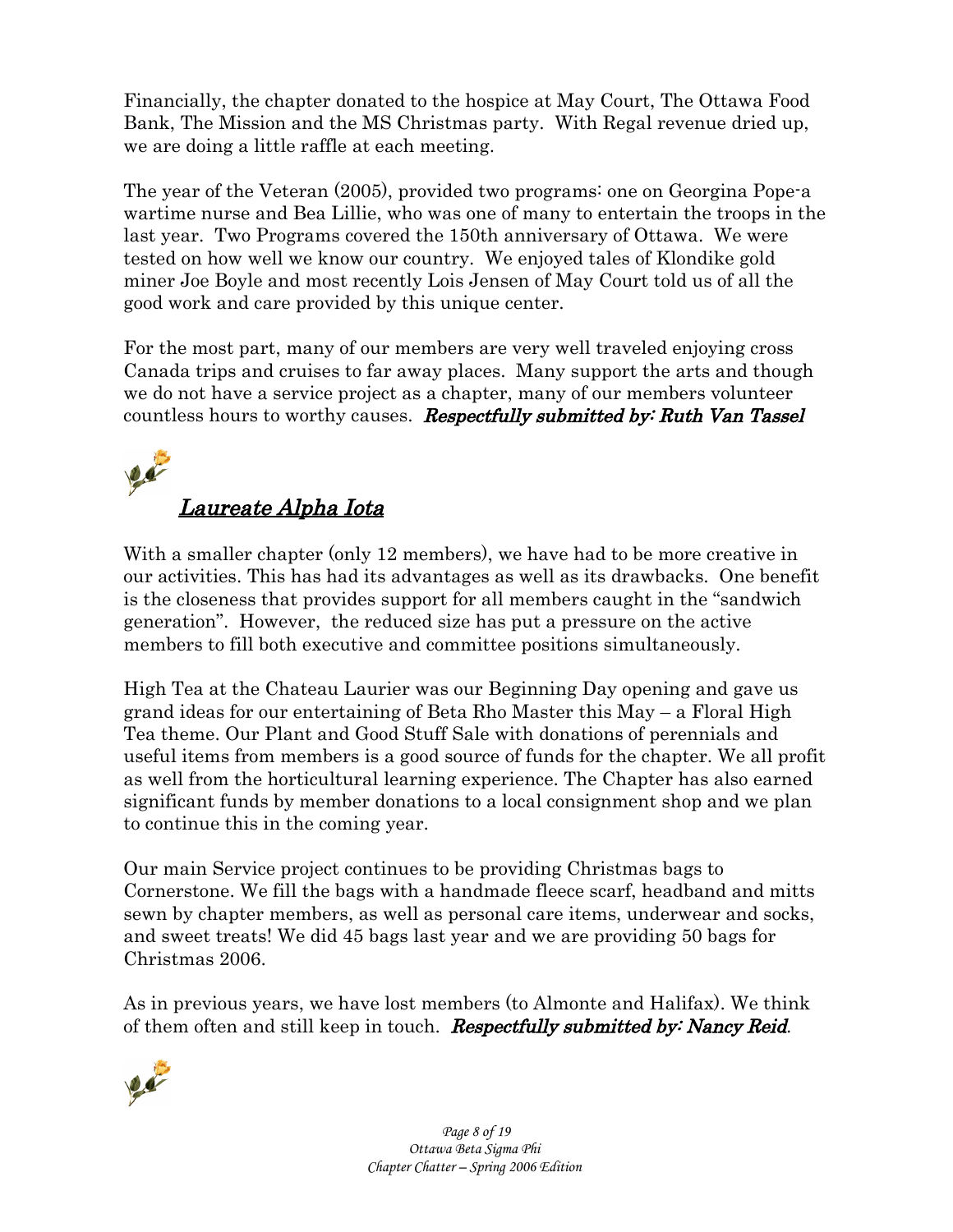# Laureate Alpha Omicron

Laureate Alpha Omicron opened a very busy and enjoyable year with a Beginning Day tea at Laurier House. During the months that followed we enjoyed a Hobo Party, Christmas Open House, Valentine's Brunch and the musical, 'Hello Dolly'.

Among our many Service projects we have been supporting the MS Christmas Party, helping to host a Christmas Party at Laurier Manor, knitting lap covers for wheelchair patients at Laurier Manor, supporting Victoria's Quilts by laundering quilts and material, donating to the Fairy Godmother program, and finally collecting aluminium cans. With the help of many friends and supporters we have been able to raise over \$300, from the sale of the cans, to donate to Breast Cancer Research.

In April we are looking forward to touring the Shirley Greenberg Women's Health Centre. Our chapter is also planning to attend Founder's Day and support two of our sisters as they receive their Order of the Rose. Respectfully submitted by: Joanne Bushell



We started our year in Sept with Beginning Day Chinese food at the home of one of our members. We have meetings at her house whenever possible because she is now confined to a wheel chair and cannot get into any of our homes. It has given us all a new awareness of the challenges of accessibility faced by those in wheel chairs.

Then our next meeting we visited Japan where one of our members treated us to a Japanese Tea Ceremony. She had visited Japan and shared it with us. Then back to North America and to Alaska. One of our members had been on a trip to Alaska and told us all about the Iditarod Dogsled race. We had several more interesting programs about health and other things.

We are a career chapter so we have done several Cultural things. We went to Centrepointe and saw Meet me in St. Louis in Nov. Christmas was spent at Robbies where we exchanged our Secret Sister gifts. In March, we went to Greely and saw the Greely players perform Hello Dolly. It was great and we enjoyed it.

For the first time in a long time we decided to entertain. A Preceptor Chapter is coming.. So we are having a Spring Fling and entertaining with Tea and games about Spring. *Respectfully submitted by: Heather Murphy*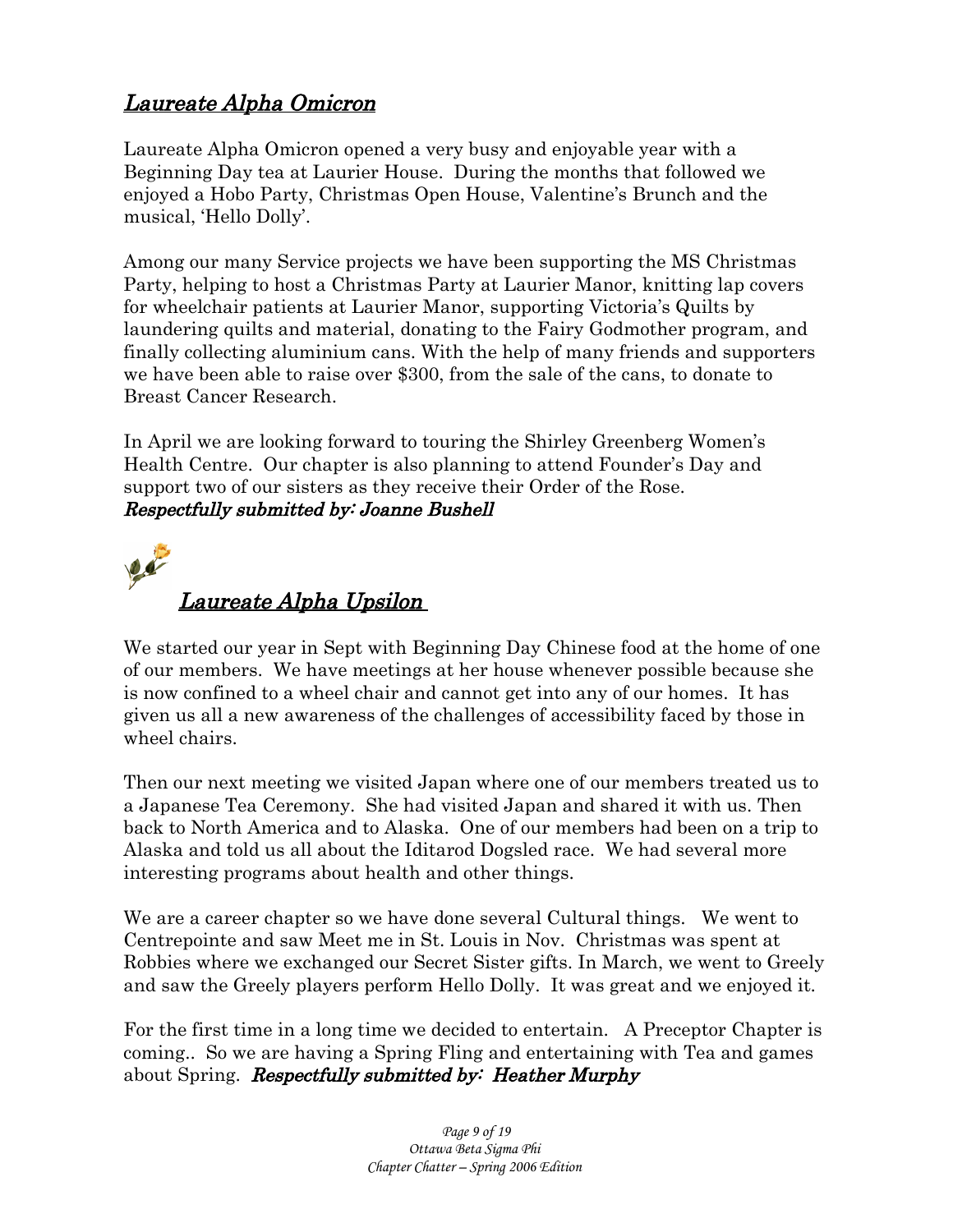

The chapter executive and social committee had business/social meetings over the summer to plan the year's activities. The year got off to a fun start with a potluck dinner and social at Cheryl's new home. There was, of course, lots of news to catch up on. The holiday auction afforded another occasion for stories about summer adventures both at home and in exotic locations. This has become a very successful fundraiser for the chapter's coffers.

The chapter continued its long-time support to MS. In addition to contributing to the Christmas party, the girls gave gifts and extended friendship to a very special lady who has been afflicted with this disease for many years. An upcoming social evening is planned to share some festive time with her. Contributions were also made this year to the Youville Centre, Harvest House, the Shirley E. Greenberg Women's Health Centre and the Heart to Hearth project in Guatemala.

We were delighted to welcome Dawn Bailey to our chapter. Dawn has already shown herself to be an asset to the chapter. This year, our programs were very varied. We enjoyed making fantastic napkin presentations and eagerly sampled Doreen's delicious soups. Lively discussions followed viewings of "In Her Shoes" and "Memoirs of a Geisha". Both films dealt with women's issues. On a more serious note, the members found the tour of the Queensway-Carleton Hospital most interesting. Sylvia got us all thinking after her program on Creativity. We did some reminiscing when we shared stories of when and where we met our significant others.

We do like to enjoy ourselves though, and had many fun times and wonderful social gatherings. We had an evening at the Putting Edge, a Halloween Party with our significant others, a Grey Cup Party and Christmas Cocktail Party, also with our spouses and friends, a Christmas feast catered by Erick le Pors, two breakfast get-togethers and a coffee morning, and we have a Progressive Dinner in the works for May. We have had lots of fun celebrating Sylvia Duncan's retirement.

We also enjoy our Random Acts of Kindness. Each meeting one sister draws the name of another sister. The first sister performs a deed of kindness for/with the other sister before the next meeting. This year, there have been dinners, lunches, theatre and ballet visits, gifts of flowers and visits to art galleries. On a more personal note, several of the members enjoyed traveling at Christmas and during the cold winter months. Grandchildren were spoiled and enjoyed and weddings were attended. Sadly, some of our members have had to cope with health concerns both personally and with spouses. We wish them a return to full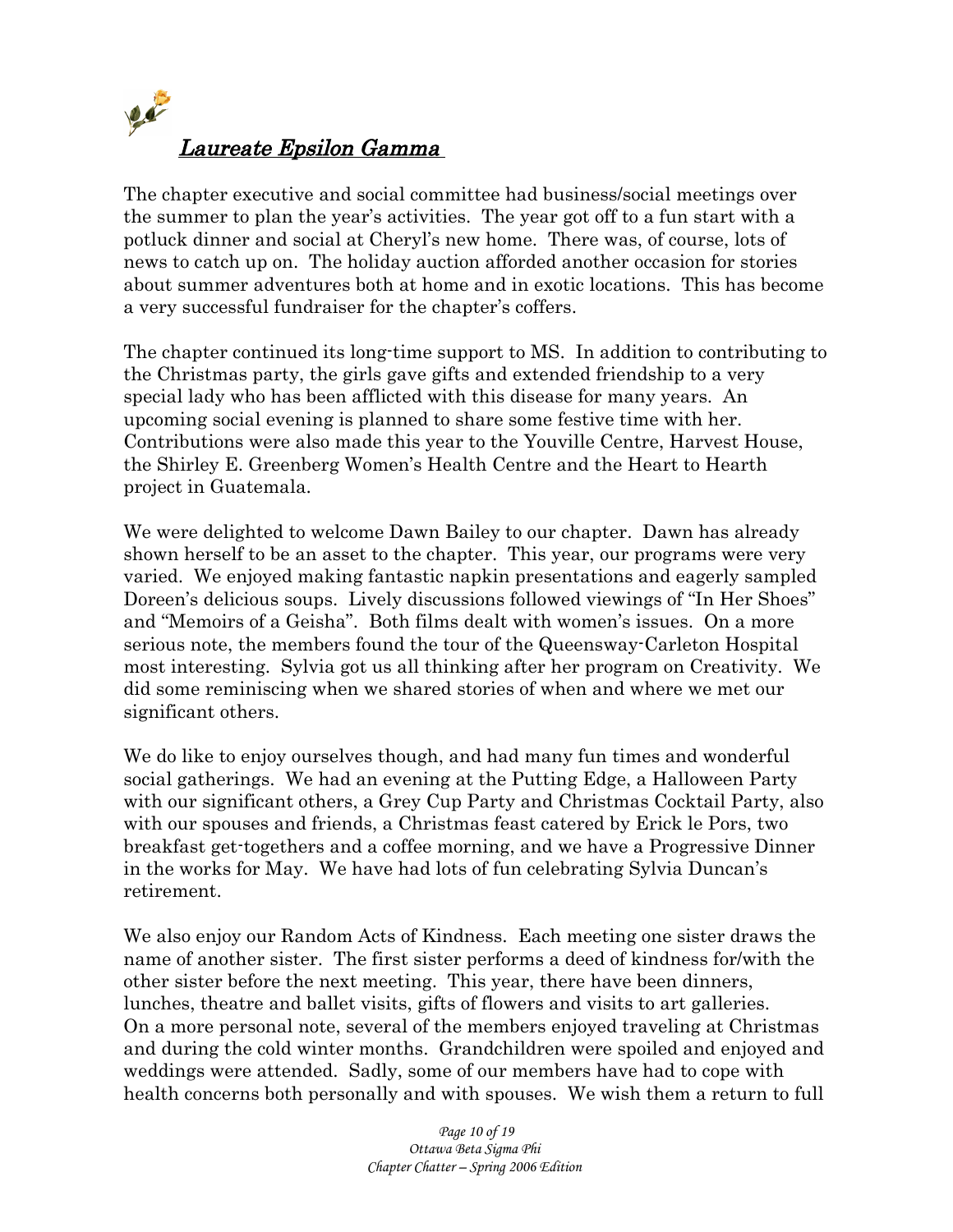health and vitality. We truly cherish the special friendship of our sorority sisters. Respectfully submitted by: Margorie Hughes



The ladies of Laureate Phi continue to have an amazing year. Our last installment of Chapter Chatter saw us headed to the Parliamentary Pub for our annual holiday celebration and exchange of Christmas and Hanukkah gifts. Before departing for the evening we all crossed the street and had our picture taken in the shadow of the Peace Tower, warmed by the Centennial Flame. What a perfect Ottawa Christmas picture.

Our Calendar Girl project continues with some great and very creative shots shared at the end of each project – stay tuned. We are also delighted to welcome a transferee, Brenda

Symns, from London. No sooner did she join us than she, along with 12 others (4 men and 8 women) as part of Remote Area Medical Volunteers (RAMV) (including a nurse (Brenda), doctors and dentist) were off to one of the rainforests of Guyana on a medical mission. This is a program we all look forward to.

A very special evening took place in February. Organized by Laureate Phi and attended by many Ottawa sisters, family and friends -- close to 70 people gathered at the Bell's Corners United Church to hear all about an amazing initiative – the Guatemala Stove Project. One of our sisters, Helen Stephens had been made aware of this endeavour and brought it forward to the Chapter. Planning culminated in the event which saw over

\$1,500 donated to bring cooking stoves to the families of Guatemala. What an amazing evening.

More interesting times are ahead for Laureate Phi. Respectfully submitted by: Michelle Shortall.



We at Preceptor Alpha Eta have continued to lead a very active and busy sorority life. Since November we have enjoyed numerous socials, including a wine and cheese, a traditional homecooked Christmas dinner and gift exchange, an Irish Stew night, Guess Who's Coming to Dinner and a rollickingly good Murder Mystery night and dinner at a sorority sister's home. Lots of good company, good laughs, and let's not forget good food and drink too. We have more exciting social plans in store for the coming months.

We have enjoyed an eclectic mix of programs, including a British travelogue, winter driving safety and preparedness, a piano concert, learning about the Guatemala Stove Project and about

> *Page 11 of 19 Ottawa Beta Sigma Phi Chapter Chatter – Spring 2006 Edition*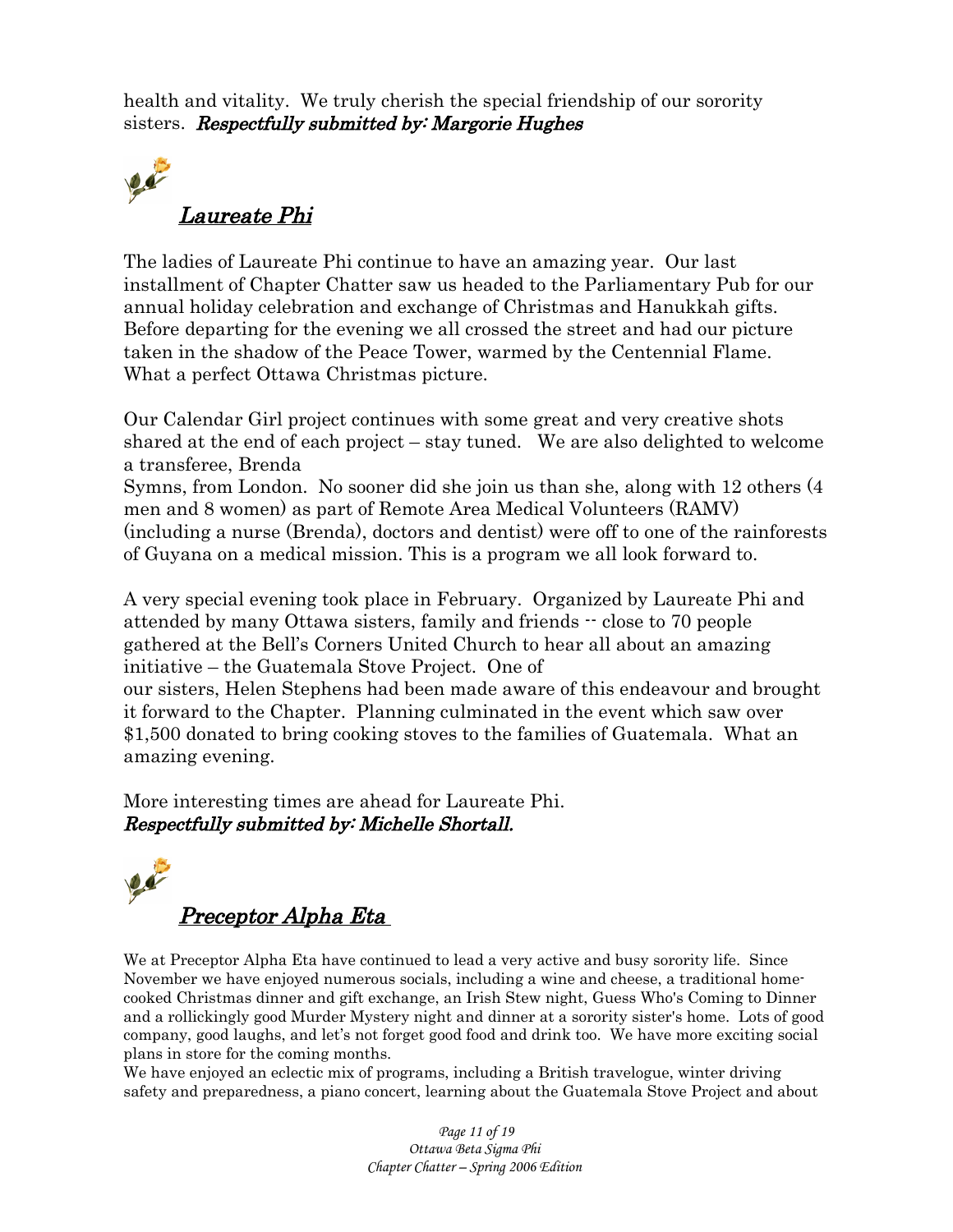superstitions and their origins, and back to food once more, we enjoyed an evening sampling the goodies from Epicure Selections.

On the service side, we continue to support a needy local family whose daughter is in need of numerous surgeries at the Toronto Hospital for Sick Children, and we recently volunteered our time to sell Daffodils for the Canadian Cancer Society. Respectfully submitted by: Lois Feinholz.

# 20 Preceptor Alpha Lambda

During the 2005-2006 Sorority year, Preceptor Alpha Lambda chapter has picked up the pace in the social activities department.

Our first Social of the year was a BBQ and Swim at the home of Lee and Allan Steele. In September, we attended a Laura Clothing Fashion Show, where we found out all the latest styles for the fall. Prior to Christmas, a Breakfast & Bazaar shopping trip was held. Everyone came home loaded with gifts.

Another social held throughout the year was a Murder Mystery. We all arrived as a designated celebrity, and tried to solve the mystery during a potluck dinner. We all enjoyed a rousing Games night in February. In addition the chapter has had Tea at the Celtic Tea Room in Bells Corners; and a Wine and Cheese Christmas Celebration at Julie's. Another evening we watched a lively performance of Grease at Carleton University. A day trip to Montreal is on the agenda; plus a mixed Social to the Rideau Carleton Raceway.

As part of our Service we have donated gifts to the Children' Aid Society and sponsored a participant in support of The Weekend to End Breast Cancer. Programs have varied from scrapbooking techniques, game of Balderdash, History of Christmas, our most romantic Valentine's Day; and create your own Easter decoration from a kit of supplies. A wonderful Christmas dinner was held at the home of Lorraine.

One program provided each person with the top song at the time of their  $18<sup>th</sup>$ Birthday. We had a lot of fun listening to the tunes of our teens.

Lee Steele and Julie Cuthbertson welcomed new grandchildren into their families.

Overall P.A.L has had a year full of joy and laughter. Respectfully submitted by: Rhona Cottrell.

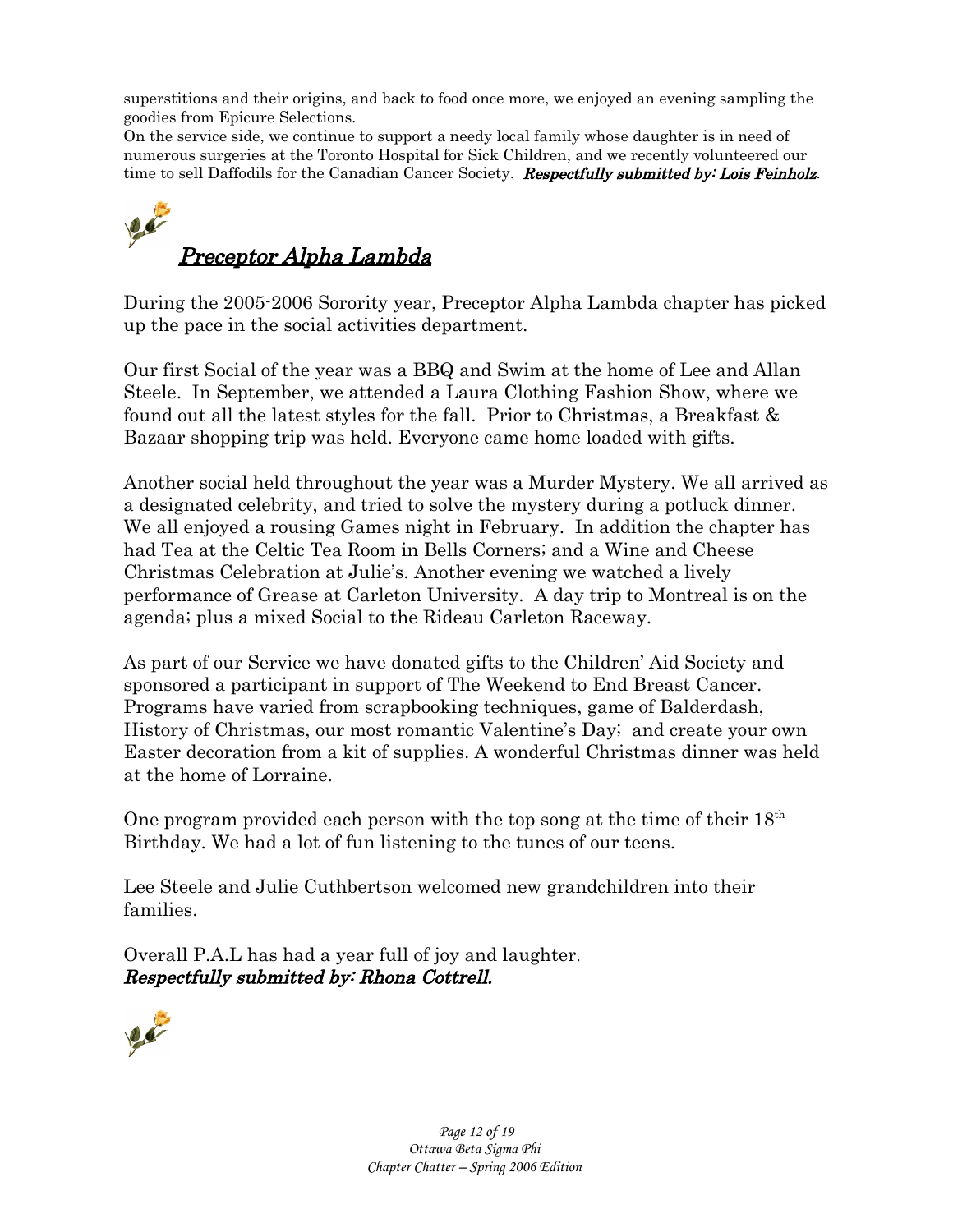# Preceptor Alpha Theta

Preceptor Alpha Theta had a very productive and fun year. For a chapter of less than 10 members, we accomplish a lot together. One of the highlights of the year was the very successful bus trip for shopping in Montreal which resulted in a sizeable contribution to the collective donation to the Beta Sigma Phi Endowment Fund. We also supported the St Joe's Women's Centre; MS Christmas Party; Maycourt; and we donated to the Hurricane Katrina fund and the Christmas decoration fund for the Shirley E Greenberg Centre. We also have planned to contribute garden items to the Roof Top Garden at Elizabeth Bruyere this year.

In addition to the bus trip, we worked at the Navan Fair and at a Pancake Breakfast to raise funds. Our programs have been varied and interesting and included – the 8 most essential vitamins; achieving your dreams by following the A,B,Cs; the story of Helen Keller, a history of Devizes England, and a guest speaker from the Centretown Laundry Co-op. We are planning a chapter program in May to sort through the archive material at Wendy Russell's home.

Preceptor Alpha Theta had the pleasure of welcoming Karen Little to our chapter this year as a transferee from Petawawa, and we were happy to share in the celebrations with Cheryl Elford as she received the silver circle at Founder's Day.

Chapter members enjoyed all the City Council events again this year, especially the Founder's Day dinner to mark our 75th. We also had a dinner and movie night (dinner at Montana's and saw the movie Casanova); had a yummy Christmas brunch at Prime 360, celebrated our chapter birthday at the Baton Rouge restaurant; and we are looking forward to being entertained by Xi Chi in May. The big event to close the year will be the chapter's trip to London Ontario to the Convention. Much preparation has gone in to making this convention another memorable one, and the girls have a side trip to the Picton area planned as part of this trip.

We have another bus trip to Montreal planned for October 21, 2006, so I hope you will join us. The proceeds will again be used to support our special service projects. Have a great summer everyone ! **Respectfully submitted by: Marilou** Rooke

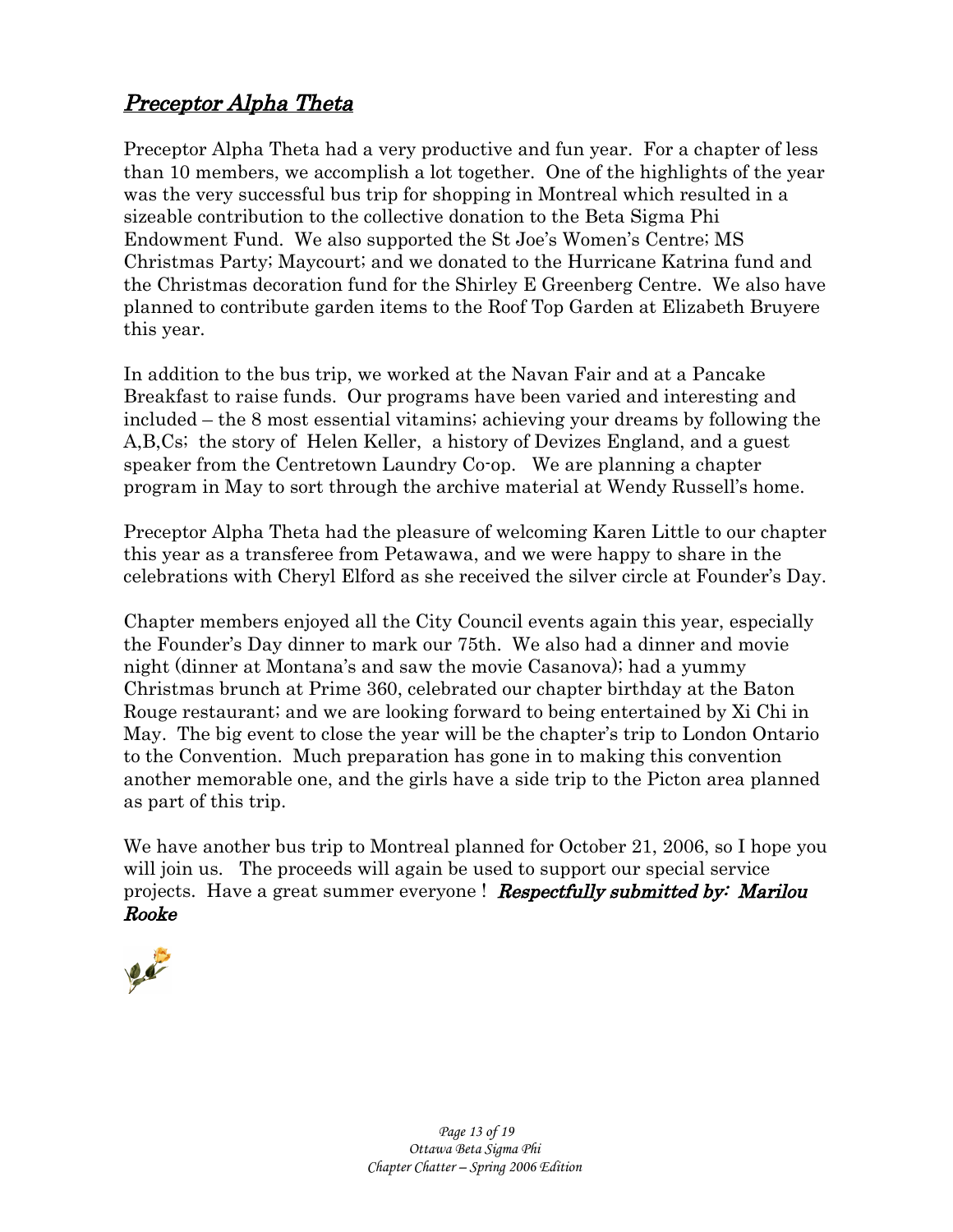## Preceptor Delta Epsilon

We have had a busy and fruitful year with lots of fun, starting with a lovely B.B.Q. and swim at the home of our President Rose Hawley. Beginning day the last Sunday of August was a huge success in Merrickville with lunch and catchup chatter then an afternoon of shopping.

The Fall dinner and Pref Tea was well attended and enjoyed by all the sisters.

A very interesting program and quiz was presented by Lynn and Betty on OSTEOPOROSIS, very important and informative to us all.

Our fund raiser of a Hostess Gift Auction was most enjoyable as we were able to purchase some great gifts suitable for Christmas.

The month of December was a busy one for us with several sisters working at the SANTA'S VILLAGE AT PLACE D'ORLEANS CENTRE, earnings will be donated in the spring to a specific charity. Our annual (in December) mixed wine & cheese party was well attended with lots of delicious goodies and desserts. Thanks to SWISS CHALET, our Christmas dinner party and gift exchange was thoroughly enjoyed despite having a female Santa to hand out gifts and her usual comments on the Xmas wrappings etc.

The New Year began with two very interesting and most informative programs given by Alexis and Margarethe, on Financial Planning, Investments, Estate Planning etc., resulting in many questions, answers and dialogue among us.

Something new & fun to celebrate Valentine's day was a movie Night to see MEMOIRES OF A GEISHA. Afterwards at Maryann's, special sweet treats in wine containers were enjoyed along with mulled cider and much chatter.

A beautiful, clear and cold evening was the setting for our Progressive Mixed dinner party, at Rose's, Jo Ann's and lastly Judy's homes. Before we had a fabulous sit down dinner at Jo Ann's, we had to guess the name of the person's name pinned to our backs, after asking many stupid and foolish but mostly funny questions to guess who WE FINALLY REALLY WERE. Kim arranged a beautiful and different evening for us gals to visit the home of Rebecca Benoit to take part in an authentic Japanese tea ceremony. It was a relaxing and most enjoyable evening for all.

Our  $75<sup>th</sup>$  Anniversary Founder's Day will be held as usual April  $27<sup>th</sup>$ . This year's Founder's Day will be held at LA CONTESSA RESTAURANT to celebrate the longevity of our Beta Sigma Phi.

> *Page 14 of 19 Ottawa Beta Sigma Phi Chapter Chatter – Spring 2006 Edition*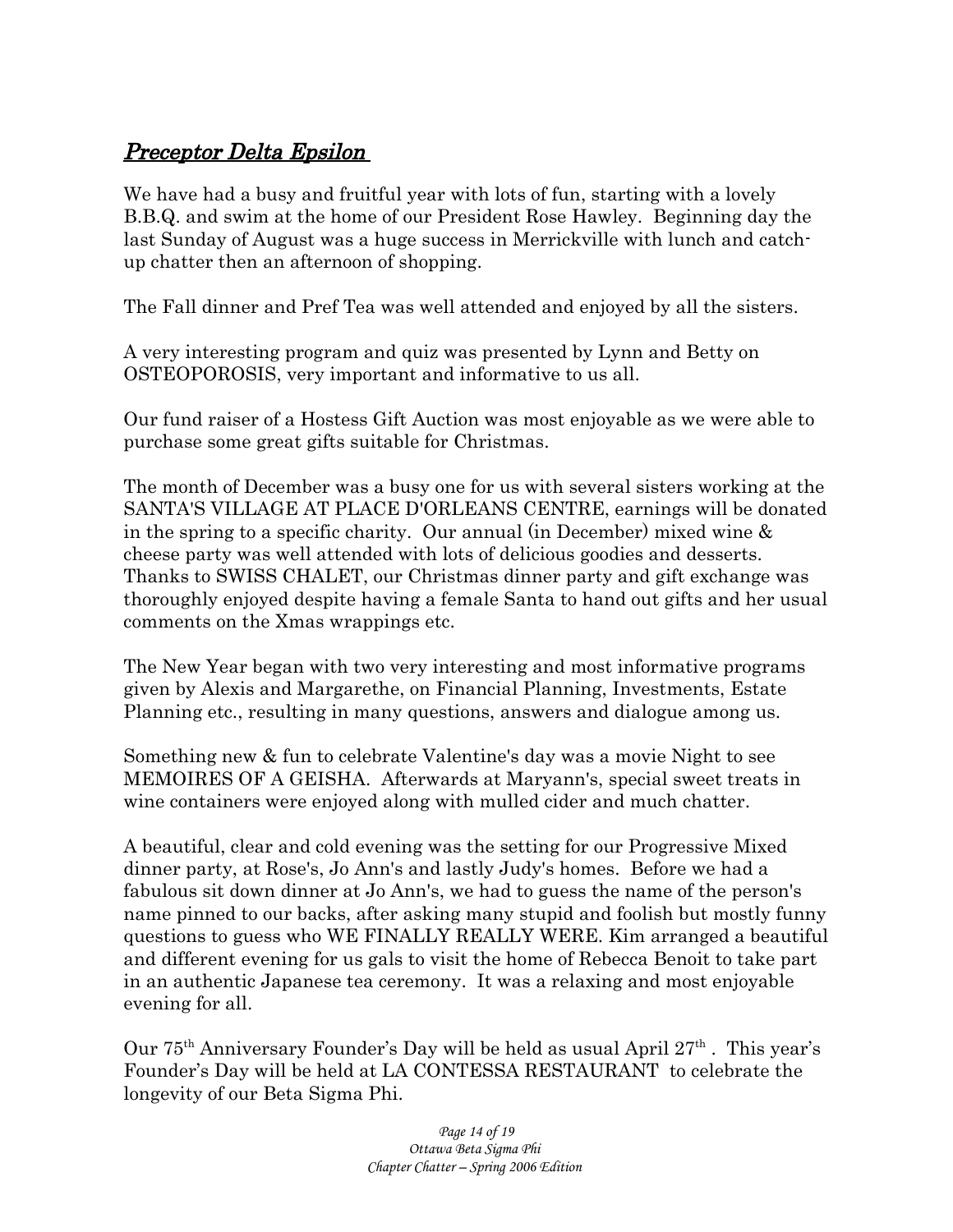We have a busy, busy, busy May ahead of us. It all starts with our annual Tea Party for the seniors at Laurier Manor. This is always well attended by men and women and some of their visitors also. We will be entertained May 8th, by ZETA MU CHAPTER this year and look forward to the occasion. A new fund raiser, a garage sale, will be held later in May on the driveways of Lynn and Kathy, featuring one and two dollar tables. Hope it is a huge success...

Our year end birthday party, gift exchange and pot luck supper will be held at Sue's country home, to reveal our secret sister to us and pick new names. Lastly, we have enjoyed the monthly mixed breakfasts held in restaurants in Orleans, very well attended and an enjoyable hour or two to start our weekends.

Best wishes for a happy and safe summer to all sisters in Beta Sigma Phi. Respectfully submitted by: Maryann Shortt.



We are a small chapter of only 8 active members. We started the year with only 6 members and rushed 2 new members who decided to join us in November. We are very pleased to welcome Maria Ryan and Sandra Lindsay.

One of our very interesting programs this year was a walk in downtown Ottawa in September. The evening was mild and not very windy. Our walk took us around the Justice Building to the Parliament Buildings and then back to the revolving Restaurant for Dessert and coffee. It was a great way to get to know our new members and catch up on all the news from the summer. Jacquie Rawes was our guide and organized the evening for us.

And then we seemed to focus on Quilts. We only have a couple of members who have made quilts but the topic seemed to come up over and over. Pat Turner did her program on the "Quilt of Belonging". Lynn Rowe did her program on "Victoria's Quilt", and Cathy Charette did her program on making a quilted jacket. We also had a "Cookbook" night where we brought our favourite Cookbook and favourite cooking tool to share with the group.

Julia Roy gave us an insight into what the DART (Disaster Assistance Response Team) is and what role they play in both the Military and in disaster relief.One of our members, Cindy Carter shared her expertise on make up and skin care by demonstrating a facial and makeup on one of our new members, Maria Ryan.

For Service we supported the Angel Tree, purchased a couple of subscriptions for Youville Centre, and made three quilt tops for Victoria's Quilt. The Victoria's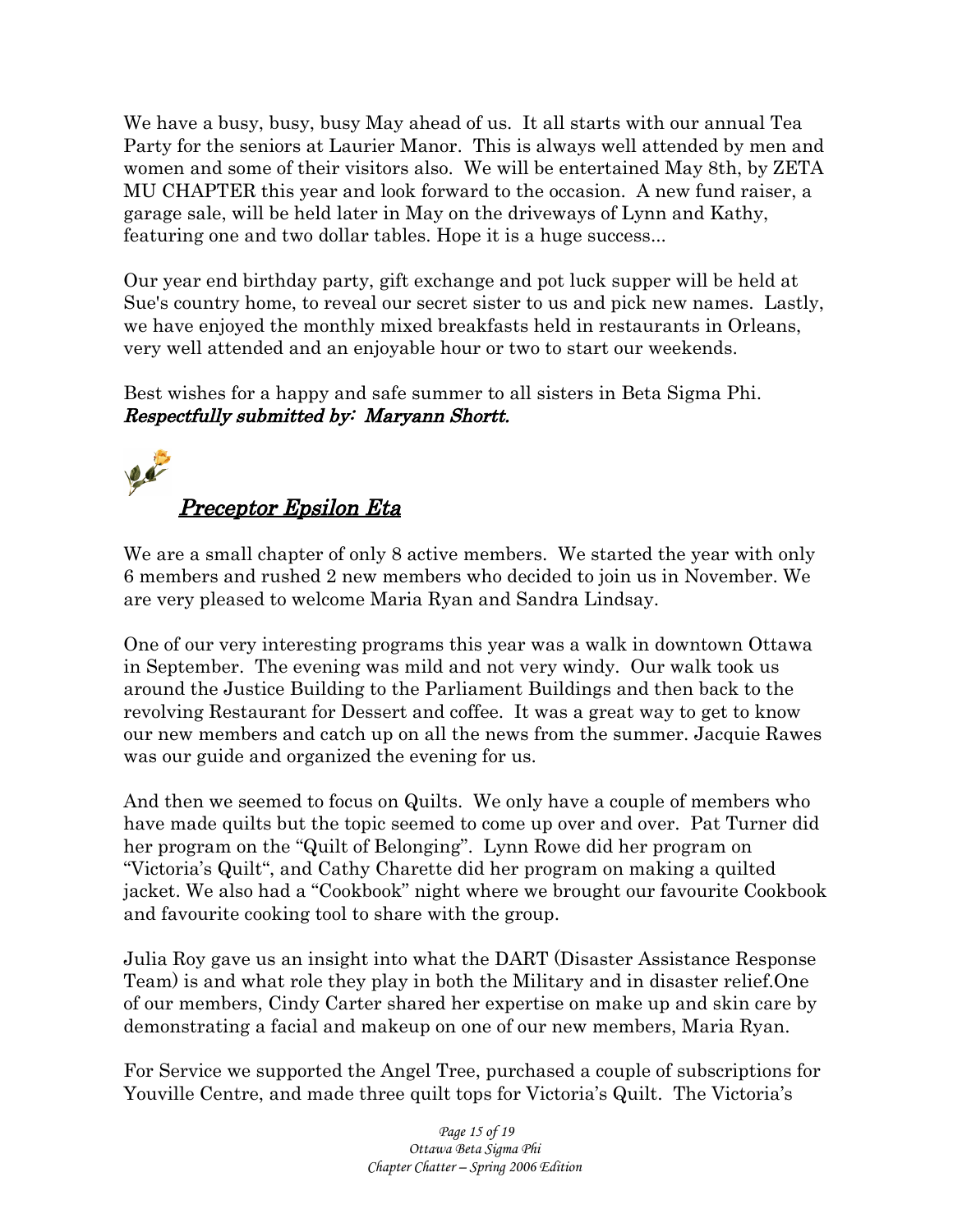Quilt organization gives quilts to people who have cancer. Each quilt is made of natural fabric like cotton. Several members donated material and members got together to put the blocks together. Even the non-sewer's were able to help either cutting or ironing. We had a wonderful time doing this project that touched the heart of our members. One of our members, Jacquie, received a quilt from this organization when she started her treatment for Breast Cancer. It was our way of showing how much we care for anyone going through this.

Our socials this year have been small but the Brunch at our president Cindy Carter's home at Christmas was great. We did blow a few fuses but the food was delicious and the company very special.

We may be small but we know how to have fun. We're always on the look out for new members particularly in the East end of the City. Keep us in mind if you are ready to progress. **Respectfully submitted by: Pat Turner** 



As another sorority year starts winding down, the sisters of Xi Alpha Lambda have much to be proud of in terms of the activities we have done and supported this year. We are one of four (4) Exemplar chapters in Ottawa and though we are small in size, we are big in heart. While some of our sisters have taken a leave of absence this year due to family commitments, the remaining continue to carry the torch. We are happy to welcome back one of our sisters who had moved to Australia with her family for almost 2 years and has recently returned to Ottawa.

## Publicity

We have put up a new website on the Ottawa City Council site and are in the process of updating it with new pictures and activities. We encourage everyone to click on and take a look.

### Service Report

The members of Xi Alpha Lambda have proven this year that they have big hearts and

helping hands. Our theme this year for Service was "women's health" and we managed to dedicate time and resources to some well-deserving organizations. In October, several members participated in the CIBC Run for the Cure that supports the Canadian Breast Cancer Foundation, raising close to \$1,000. With the financial help of several Ottawa Beta Sigma Phi chapters, we donated our time and resources to the Shirley E. Greenberg Women's Health Centre where we decorated their reception area for the Christmas season. The staff and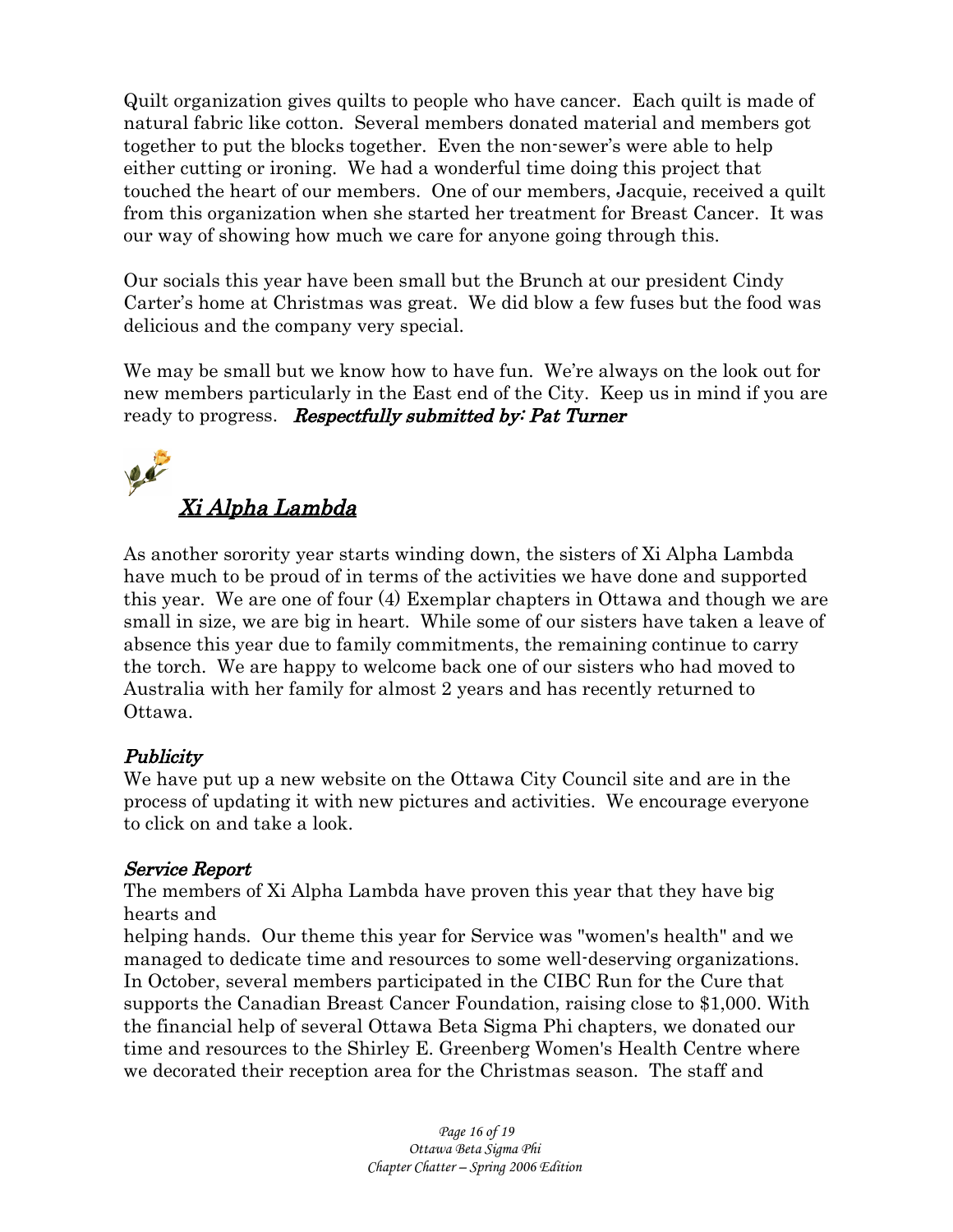patients were very appreciative and our members enjoyed adding a festive touch to the already beautiful facility.

In April, we sold daffodils for the Canadian Cancer Society at the Loeb's in Bell's Corners. We will be volunteering at the "Workout for a Cure" on May  $7<sup>th</sup>$ , which is an event in support of the Canadian Breast Cancer Foundation and the Ottawa Regional Cancer Centre. Finally, our ways and means projects have been successful enough to allow us to donate funds to the Beta Sigma Phi Endowment Fund for Women's Health.

## Social

It's been a busy social year for us and our families. We put on a great children's Halloween party with a scavenger hunt, games and lots of treats for the kids. The adults enjoyed a couples haunted ride evening at Saunders Farm. We've had girls movie nights and dinner out at O'Connors. It's always a great social every  $2<sup>nd</sup>$  week we get together.

We had a wonderful evening with chapter entertaining. We welcomed Zeta with a Greek themed event. The evening was a great fun and it was terrific to connect with our sisters in Zeta.

## Programs

As always we learned many valuable things through programs this year. We also just had great fun. We all got into the joy of the Suduko puzzles and learned about Greek goddesses. We had a wonderful program on Canada's new Governor-General and on the elements of design with a Home Interior program. We discussed travel destinations and recommendations with children and of course had a beautiful ornament exchange during the Christmas holidays.

## Corresponding

A few of our sisters moved into new homes this past year and we were happy to celebrate those events with them. Our corresponding secretary has been busy sending out cards of well wishes and congratulations. With Mother's Day just around the corner, it is another busy time for her.

We look forward to another rewarding and eventful year for Xi Alpha Lambda. Respectfully submitted by: Irene Arkorful

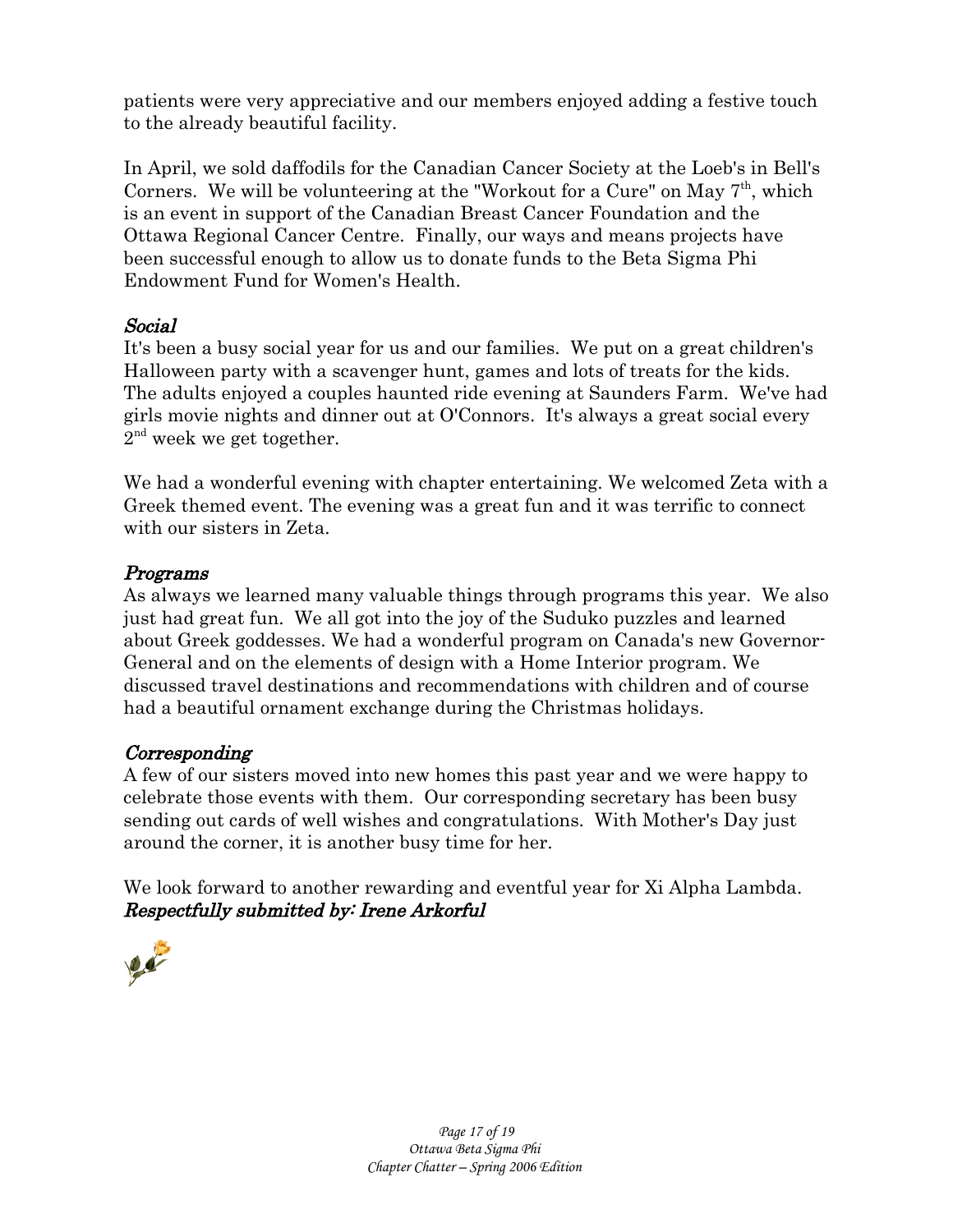# Xi Chi

Our year started off on a high note with a barbeque at our president, Amberlee O'Connor's home, where we reminisced about all that was good, true and beautiful about our summers.

From Texas Hold'Em Poker to Astrology and Quilting we were never short of interesting activities and inspiring programs. This year our scrapbook has not been forgotten- a program night and a full Saturday were devoted to the task.

In terms of service, we have sold daffodils for the Cancer Society and 50/50 tickets for the Senators Foundation. We have continued our ongoing commitment to Chrysalis House, and will be providing them with disposable cameras and coupons for haircuts and movies- everyday items for us and luxuries for women and children in crisis.

We have enjoyed each other's company at social events including a beer tasting, a family outing to the Sugarbush and a "pyjamas only" Christmas party. Our Santa Claus Letters were a huge success, and hopefully the beginning of a tradition. Currently the Cookies-in-a-Jar campaign is under way and we are looking forward to both Chapter Entertaining and Girl's Goodbye. Respectfully submitted by: Fiona Sehl



How quickly the year is going by!

Sigma has been quite busy with a variety of social activities to chase away the winter blues. It began in December with our Christmas Morning Pajama potluck brunch which was a great success. One of our members had her annual Shrove Tuesday dinner which was enjoyed by many and no one went hungry! Also, there was much laughter and conversation when we spent the afternoon at Gotta Paint learning how to paint ceramics

We participated in the Running on Empties just before the holidays with the money going to area foodbanks and upcoming at the end of April the "Sigma Strollers" will again be participating in the MS Walk.

There were some very interesting programs as well. We have learned about the fascinating sites and sounds of San Francisco, time capsules and how to make them, ways people learn and participated in discussions on body image and what if.. questions.